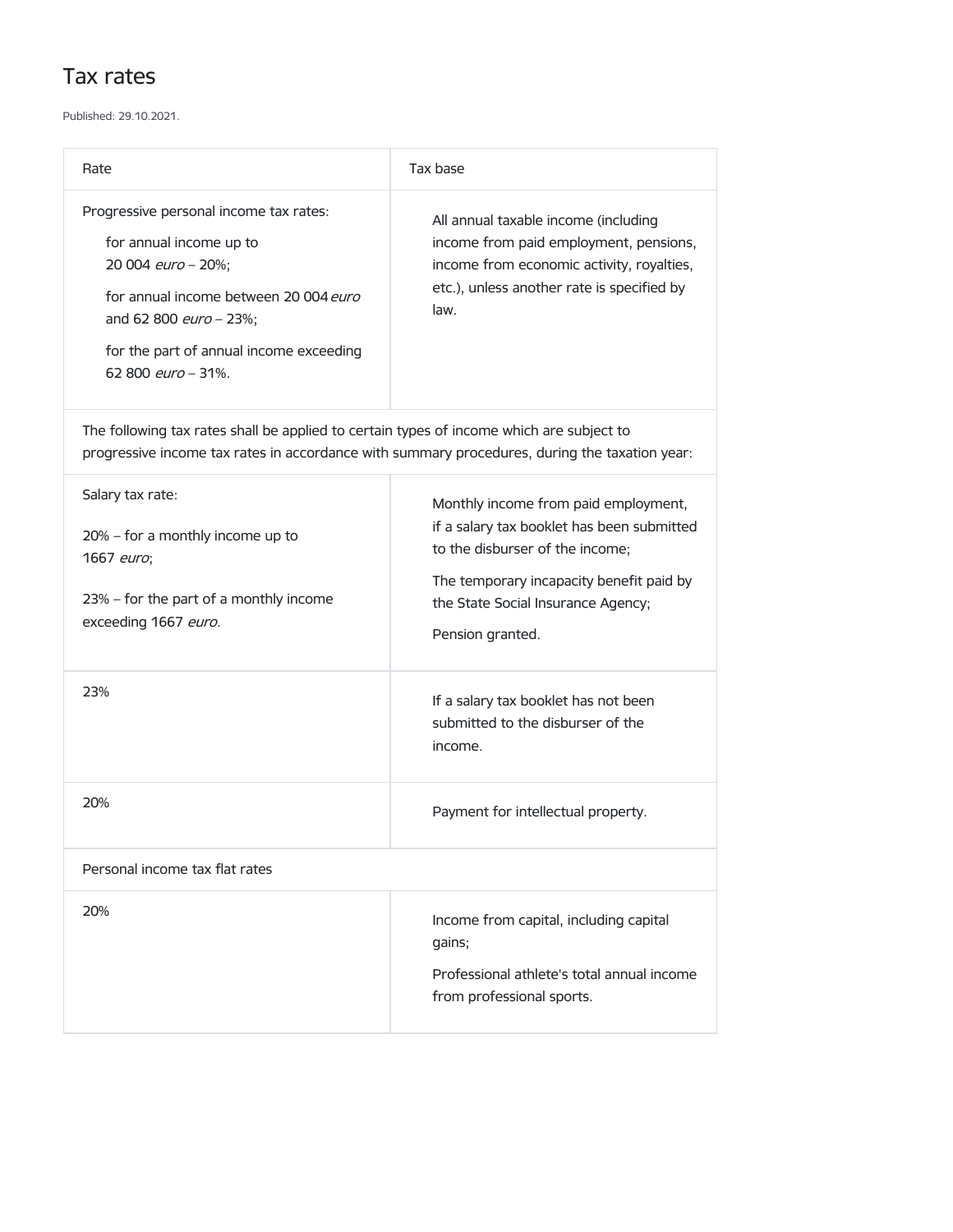| 23%<br>5%                                                                                                             | Non-resident's income from the professional<br>activity of artists, athletes, coaches, payment<br>for intellectual property - royalties for the<br>creation of works of literature, science or art<br>and remuneration for the creation of<br>discoveries, inventions and industrial<br>samples.<br>Non-resident's income - payment for other<br>types of intellectual property. |
|-----------------------------------------------------------------------------------------------------------------------|----------------------------------------------------------------------------------------------------------------------------------------------------------------------------------------------------------------------------------------------------------------------------------------------------------------------------------------------------------------------------------|
| 15%, but not less than EUR 0,70 per day of<br>employment                                                              | Seasonal agricultural worker income                                                                                                                                                                                                                                                                                                                                              |
| 10%                                                                                                                   | Income from the alienation of timber and<br>growing forest;<br>Income from scrap sale;<br>Income from economic activity, if the<br>right not to register economic activity in<br>the SRS is exercised.                                                                                                                                                                           |
| 3%                                                                                                                    | Income from capital of a non-resident,<br>including from capital gains, if it is disbursed<br>by a legal person or a natural person - a<br>performer of economic activity.                                                                                                                                                                                                       |
| Special rate                                                                                                          |                                                                                                                                                                                                                                                                                                                                                                                  |
| Additional rate of 2% applied in addition to<br>progressive personal income tax rates                                 | Loans equivalent to income, if the payer is an<br>employee of the lender, a member of the<br>board of directors or council on the day of<br>issuing the loan                                                                                                                                                                                                                     |
| Transitional period rates                                                                                             |                                                                                                                                                                                                                                                                                                                                                                                  |
| 20% (during taxation year, progressive<br>income tax rates shall be applied in<br>accordance with summary procedures) | Payment for intellectual property (royalties<br>paid until 30 June 2021; royalties paid by<br>collective management organisations;<br>royalties disbursed in 2021 in accordance<br>with royalty agreements entered into until 31<br>December 2020).                                                                                                                              |